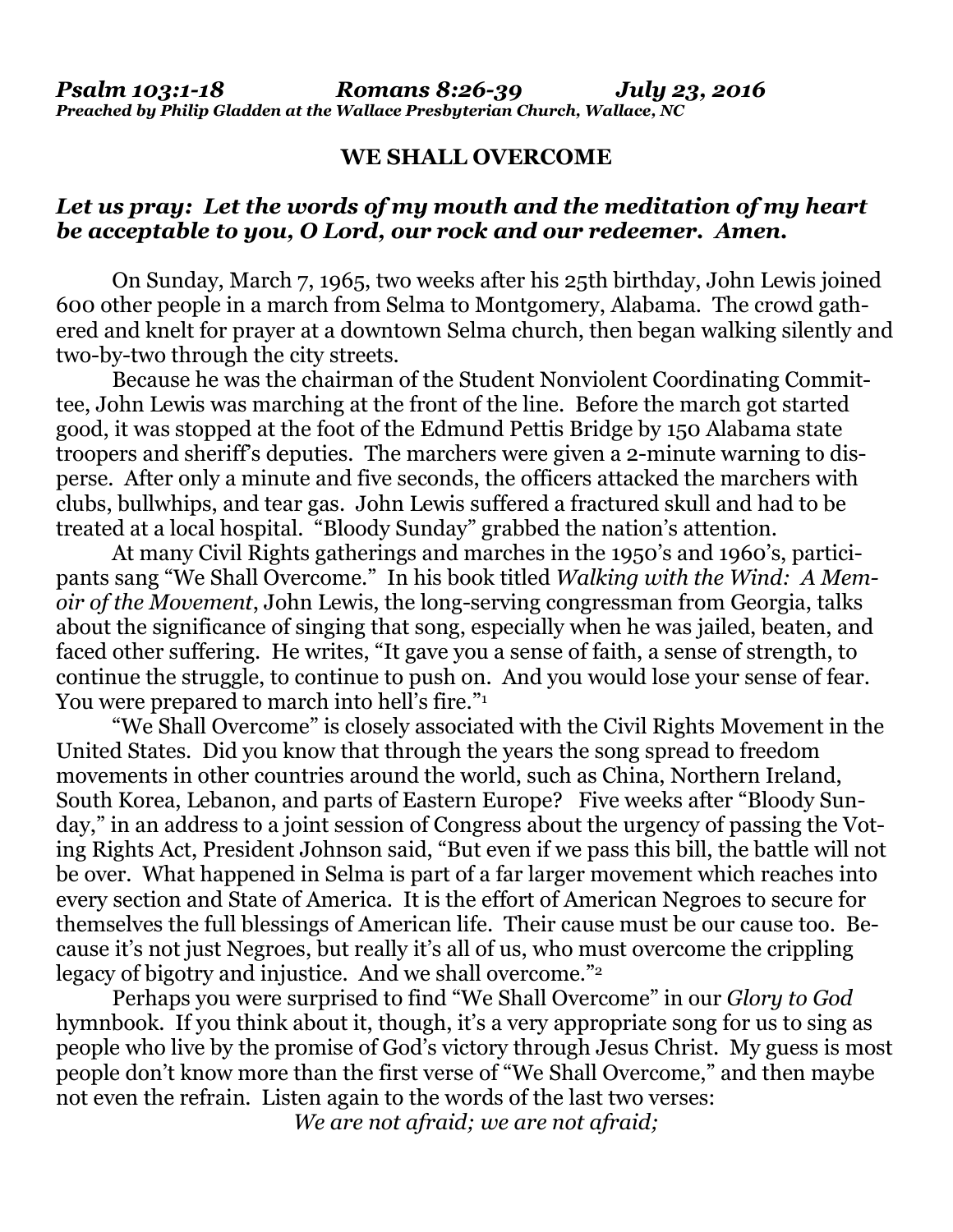*we are not afraid today. O, deep in my heart I do believe we shall overcome some day!*

*God will see us through; God will see us through; God will see us through today. O, deep in my heart I do believe we shall overcome some day!*

That sounds a lot like Paul's ringing words of hope and affirmation: "What then shall we say about these things? If God is for us, who is against us? In all these things we are more than conquerors through him who loved us." In Christ, we are not afraid today, God will see us through today. I do believe we shall overcome some day!

Saturday, June 22, 2013 was Sports Festival Day at the Justo Mwale Theological University College in Lusaka, Zambia. Sports Festival Day is an annual event for the entire college community – students, faculty, administrators, and families, including children. The all-day event includes a wide array of games and activities, including relay races, volleyball, chess, Scrabble, net ball, and, as the highlight at the end of the day, a full 90-minute soccer game.

Each year the community is divided into two teams for the day's competition – The Champions and The Conquerors. Scores from each activity are tallied and, at the end of the day, one of the teams is awarded the much coveted championship trophy.

At the conclusion of the chapel service on Friday, June 21, the Dean of Studies, Dr. Lameck Banda stood up and encouraged everyone to participate in the next day's Sports Festival Day. He said, "I am a Champion. How many other Champions are here today?" There was quite a lot of cheering and booing, depending on one's team loyalty to the Champions or the Conquerors. Then Dr. Banda said, "I'd like to remind all of my fellow Champions what the apostle Paul wrote in Romans 8:37: 'No, in all these things *we are more than conquerors* through him who loved us.'" That really got the Champions cheering!

When Zach began his work as our Youth Ministry Leader at the end of May, he set up his church e-mail account. When I got my first e-mail from Zach, I immediately noticed his tagline at the bottom: "I'm absolutely convinced that nothing — nothing living or dead, angelic or demonic, today or tomorrow, high or low, thinkable or unthinkable — absolutely *nothing* can get between us and God's love because of the way that Jesus our Master has embraced us." Wednesday night I asked Zach why he picked those two verses to put in his e-mails. He said it was because of the anthem that Pepper Choplin wrote for our church's 125th anniversary in November 2009. Karla commissioned Pepper Choplin to write this very special song, based on these verses from Romans 8. If you've ever heard the choir sing it, you know it starts out quietly and builds to a marvelous crescendo: "For we are more than conquerors over danger, trial and sword. We are more than conquerors through power of the love of our Lord."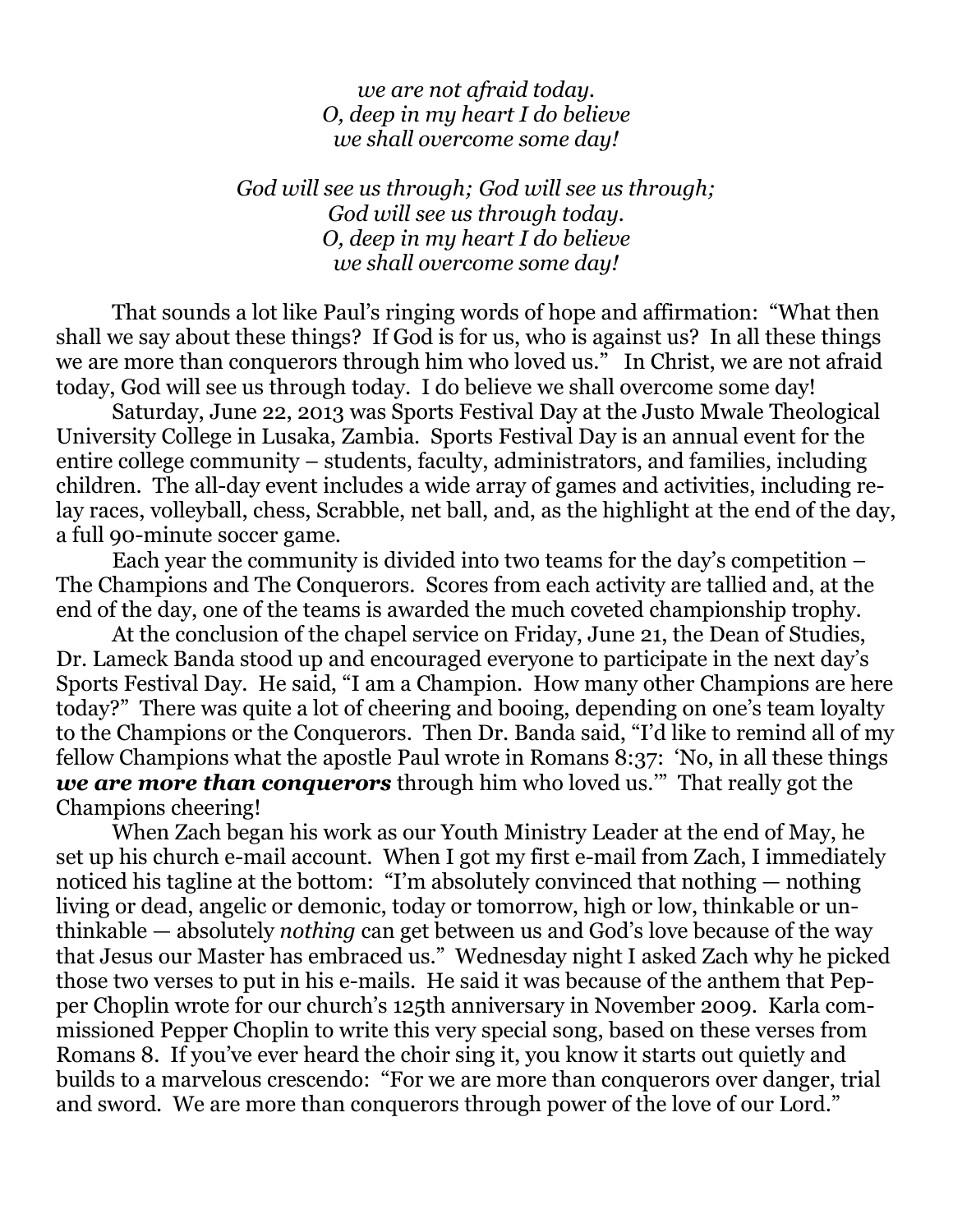Notice that the apostle Paul does *not* say, "In Christ we never have another problem, challenge, heartbreak, or dark time in life." If you're a human being, you will suffer. If you're a believer in and follower of Jesus Christ, you might very well experience even greater challenges because of your faith and your lifestyle. Paul is realistic about life — he certainly experienced his share of the sufferings he talks about. No, Paul says, in Christ we shall overcome any and everything this life can throw at us, because nothing can separate us from God's love in Jesus Christ.

You know as well as I that we do and will go through "the dark night of the soul," when you find yourself wondering, "Is God really for me?" The poet Shel Silverstein wrote a poem called "Whatif" —

Last night, while I lay thinking here, Some Whatifs crawled inside my ear And pranced and partied all night long And sang their same old Whatif song: Whatif I'm dumb in school? Whatif they've closed the swimming pool? Whatif I get beat up? What if there's poison ivy in my cup? Whatif I start to cry? Whatif I get sick and die? Whatif I flunk the test? Whatif green hair grows on my chest? Whatif nobody likes me? Whatif a bolt of lightning strikes me? Whatif I grow taller? Whatif my head starts getting smaller? Whatif the fish don't bite? Whatif the wind tears up my kite? Whatif they start a war? Whatif my parents get divorced? Whatif the bus is late? Whatif my teeth don't grow in straight? Whatif I tear my pants? Whatif I never learn to dance? Everything seems swell, and then The nighttime Whatifs strike again!

One blogger calls Silverstein's "Whatifs" the "monkey-mind" — "thoughts jumping around in our mind; springing, leaping in different directions almost as soon as they land." She writes, "Although this poem is told from a child's point of view, I think it's safe to say that as adults we've all experienced this type of chatter, too. Our list may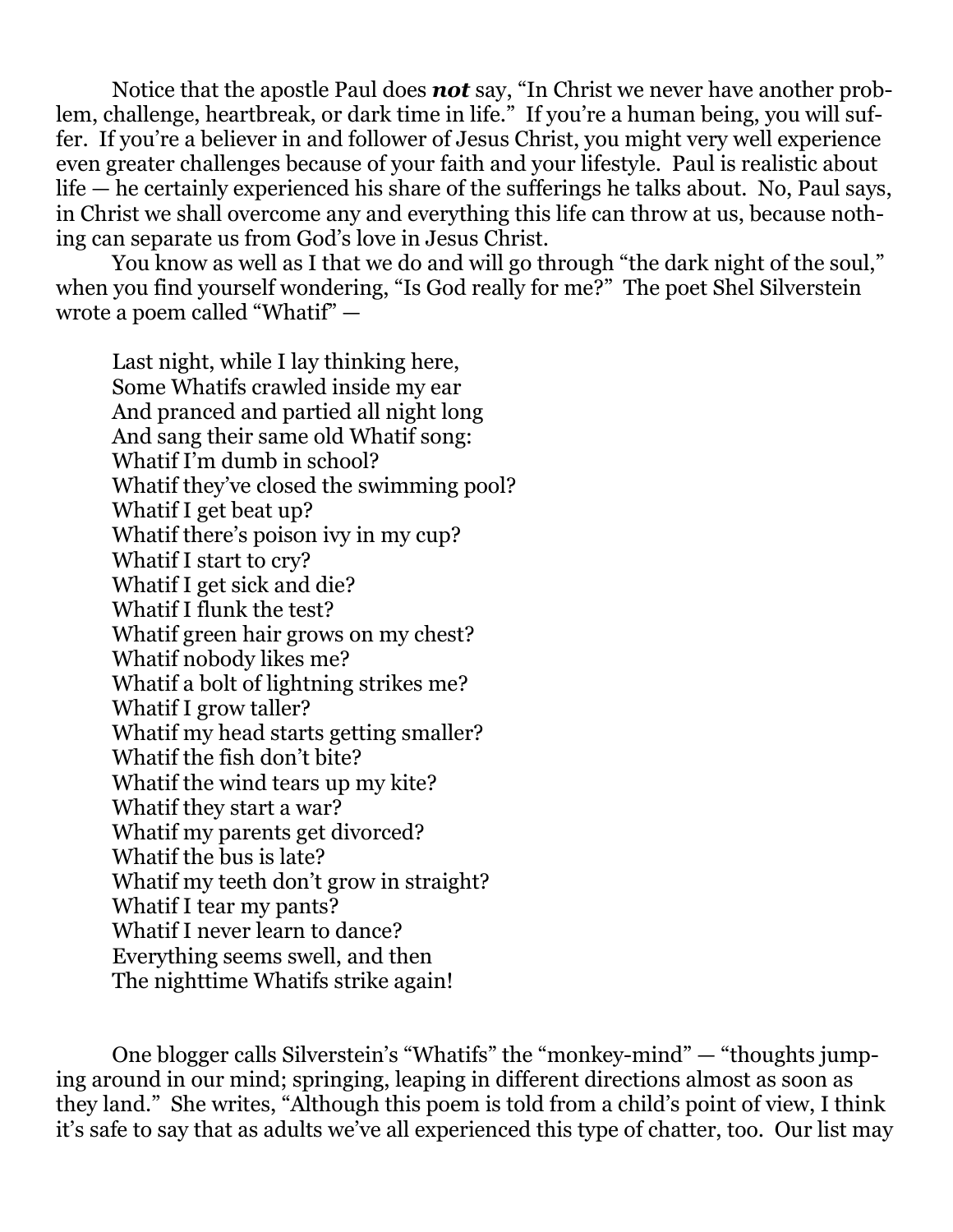look a bit different — perhaps it would include Whatifs about marriage, career, children, our aging parents."<sup>3</sup>

Paul's list of "Whatifs" at the end of Romans 8 includes the big-picture questions and challenges: death and life, angels and demons, present and future, height and depth. I'm going to ask you to join me in a thought experiment. Take a minute and think about your "Whatifs." What is happening in your life *right now* that makes you question if God is really for you? What is going on with you that threatens to overwhelm you, that makes you feel like you have been separated from God's love? … What shall we say about all of these things?

One Saturday, twenty-seven years ago, I had to lay aside the sermon I had worked on all week, and write an entirely new sermon and redo the worship bulletin. On Friday morning, as I was reading an article in the Raleigh *News and Observer* about a murder-suicide in Chapel Hill, a church member called with the news that two members of our congregation in Littleton were the victims in the article I was reading. I still have my hand-written sermon manuscript from Sunday, June 10, 1990. My opening statement to the shocked and sad community of faith that morning was this question from Romans 8: "What then shall we say to this?" In that morning meditation, I shared this thought: "In preparing this meditation, I read two statements which leapt out at me because of their truth and applicability to the circumstances in which we find ourselves this morning. First, 'the gospel of Christ's resurrection does not eliminate the fear of death. Rather, it gives us a positive support to live with  $it$  — the reinforcement we need for the 'great leap of faith.' In other words, what can we say in the face of all of this? Exactly this: that we believe that nothing can separate us from God's love in Jesus Christ, because God himself chose to be with us, Immanuel, to the close of the age. We are not alone.'"

Three months later I got an urgent phone call from a member of the other congregation Nancy and I served. The father simply said, "Phil, come to the house. John has shot himself." John was in his early 20's. He had gone through some rough times, but seemed to be getting his life together. But he went upstairs in his parents' house late one afternoon and killed himself. A few days later, the meditation at his funeral was based on Romans 8. In that meditation I spoke to the overflowing congregation that was grappling with what had happened: "The love of God in Christ Jesus gives us hope in the midst of our sorrow, pain, and questions: hope that what seems to be the final victory of death is merely an appearance; hope that life prevails through Jesus Christ; hope that saves; hope that sustains us, even in the face of cruel events which taunt, "Where is your God?"; hope that God's love for us in Jesus Christ is greater than any tragedy, as painful as it is; hope in a God who understands the pain and sorrow, who wants only life for his creation and his people, and who loves us enough to have brought about that very hope for us in Jesus Christ."

Four weeks ago tomorrow, Fred called and told me that Royal and Jennifer's 3 month old baby girl, Lacey, had died. As we gathered in this sanctuary for Lacey's service the following Friday, I began my meditation with these questions, "What then are we to say about these things? What indeed?" And I shared these remarks: "In our